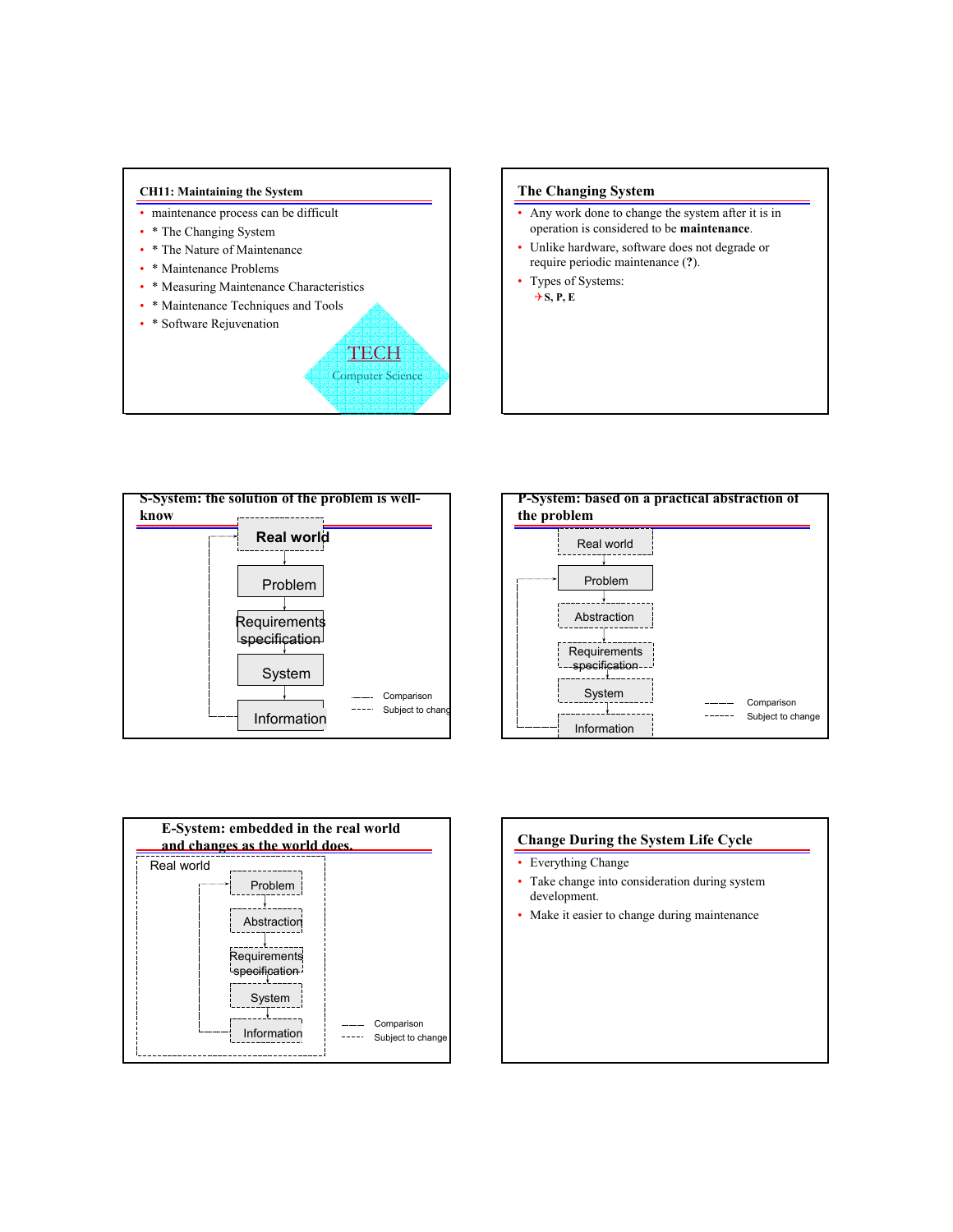# **The System Life Span**

- Is it possible to build a system right the first time?
- Maintenance state of development is the evolutionary phase of the system.
- **Legacy systems** were built earlier when our needs and environment were different.

## **Development Time vs. Maintenance Time**

- Typical development project takes between 1 and 2 years, but
- requires an additional 5 to 6 years of maintenance time!
- 80-20 Rule: Twenty percent of the effect is in development and eighty percent is in maintenance.

#### **System Evolution vs. System Decline: When shall we discard the old system and build a new one to replace it?**

- 4**Is the cost of maintenance too high?**
- 4**Is the system reliability unacceptable?**
- 4**Can the system no longer adapt to further change, and within a reasonable amount of time?**
- 4**Is system performance still beyond prescribed constraints?**
- 4**Are system functions of limited usefulness?**
- 4**Can other systems do the same job better, faster, or cheaper?**
- 4**Is the cost of maintaining the hardware great enough to justify replacing it with cheaper, newer hardware?**

#### **"Laws of Software Evolution"**

- 4**Continuing change: changing till replacing by recreated version**
- 4**Increasing complexity: structure deteriorates and complexity increases**
- 4**Fundamental law of program evolution: subjected to self-regulating with statistically-determinable trends and invariances.**
- 4**Conservation of organizational stability (invariant work rate): rate in a programming project is statistically invariant.**
- 4**Conservation of familiarity (perceived complexity): release content of the successive releases is statistically invariant.**

#### **The Nature of Maintenance**

- Corrective Maintenance: maintenance in respond to problems resulting from faults during day-to-day system usage.
- Adaptive Maintenance: a change introduced in one part of the system requires changes to other parts.
- Perfective Maintenance: make changes to improve some aspect of the system
- Preventive Maintenance: make change to prevent failures.

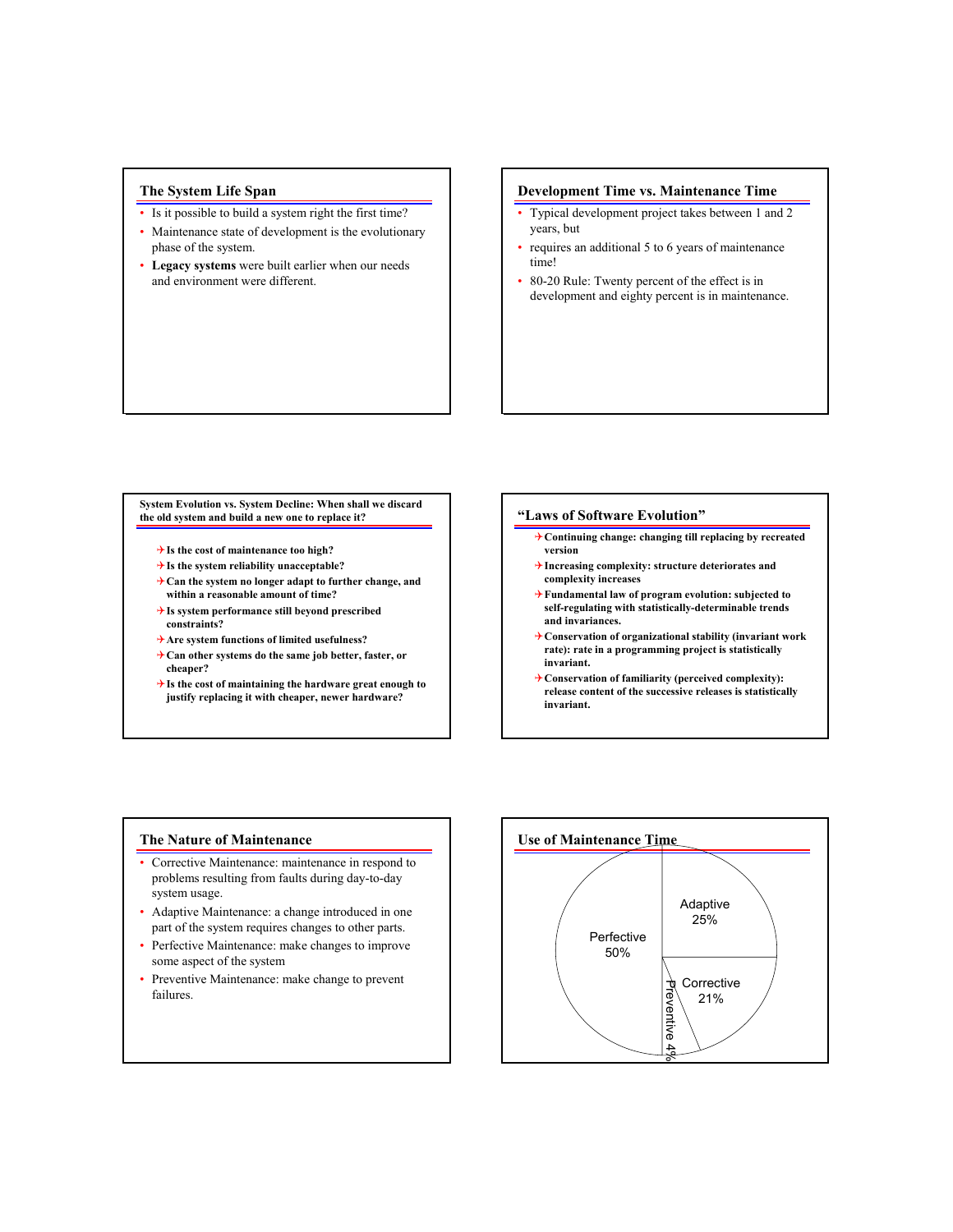## **Maintenance Problems**

- How do we balance the need for change with the need for keeping a system accessible for users?
- Staff Problems
- Technical Problems
- The Need to Compromise
- Maintenance Cost

## **Staff Problems**

- Limited Understanding: 47% of software maintenance effect is devoted to understanding the software to be modified.
- User's Limited Understanding: provide incomplete and misleading data when reporting a problem
- Management Priorities: view maintaining and enhancing as more (or less?) important then building new applications

#### **Staff Problems: Morale**

- 11.9% of the problems during maintenance result from low morale and productivity.
- During maintenance, 8% of the problems result from a programmer's being pulled in too many directions at one, and thus being unable to concentrate on one problem long enough to solve it.

## **Technical Problems**

- **Number one problem!** The y2k problem, "year 2000 problem," is a good example of where simple but narrow design decisions can have a major effect on maintenance.
- Maintaining object-oriented programs can be problematic: the design often involves components that are highly interconnected by complex inheritance schemes.

#### **More Technical Problems**

- Inadequate design specifications and low-quality programs and document account for almost 10% of maintenance effort.
- Testing Difficulties: Testing the system in used can be a problem.
	- 4**Solution: tests are often run on duplicate system**

#### **The Need to Compromise**

- Programmer may be forced to compromise elegance and design principles because a change is needed immediately.
- The team is forced to concentrate is resources on a problem about which it may have little understanding.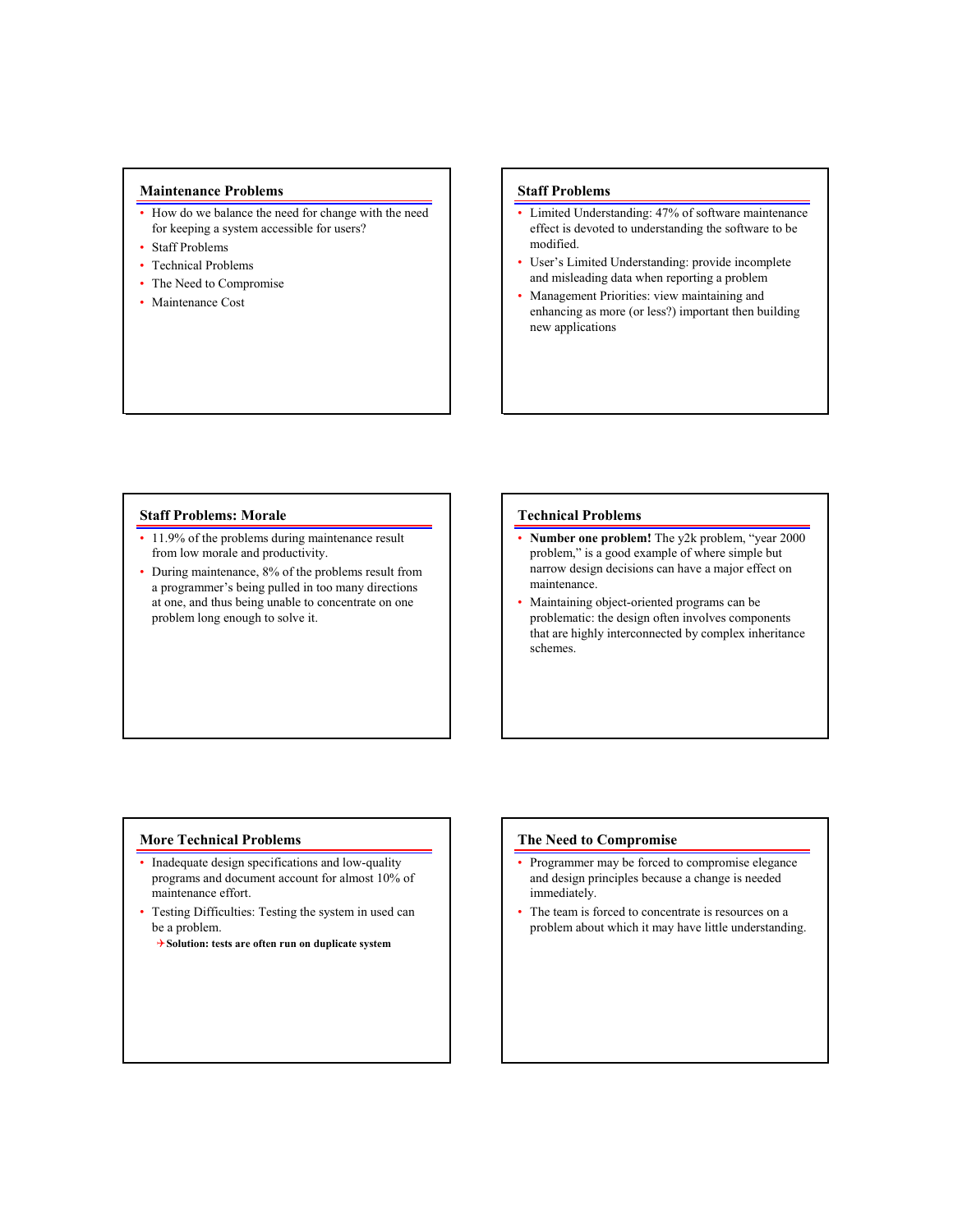## **Maintenance Cost**

- All the problems of maintaining a system contribute to the high cost of software maintenance.
- Maintenance costs may be up to **80%** of a system's lifetime costs.
	- 4**A series of repairs and enhancements usually leads to fragmentation of system, poor document, ... -> more difficult and more effort needed for future maintenance.**
	- 4**Staff Specialization: leads to exponential increase in resources devoted to maintenance.**

## **Measuring Maintenance Characteristics**

- External view of maintainability: records the following info for each problem
	- 4**the time at which the problem is reported**
	- 4**any time lost due to administrative delay**
	- 4**the time required to analyze the problem**
	- 4**the time required to specify which changes are to be made**
	- 4**the time needed to make the change**
	- 4**the time needed to test the change**
	- 4**the time needed to document the change**

## **Internal Attributes Affecting Maintainability**

- the more complex the code, the more effort required to maintain it
- measuring how complex:
- **Cyclomatic Number** is a metric that captures an aspect of the structure complexity of source code by measuring the number of linearly independent paths through the code.

## **Finding the Cyclomatic number**

- $\bullet$  = edges nodes + 2
- = number of separated segments in the graph
- $\bullet$  = number of decision statements in the code + 1
- Cautions:
	- 4**there are other attributes that contribute to complexity that are not captured by its structure**



#### **Readability**

- Text:  $\sim$  = number of years of schooling needed for a person to read a passage with ease and understanding
- Fog Index =  $0.4$  \* number of words / number of sentences + percentage of words of 3 or more syllables
- Software: **Readability of source code** = 0.295\*(average normalized length of variables) -  $0.499*($ number of lines containing statements) + 0.13\*(Cyclomatic number)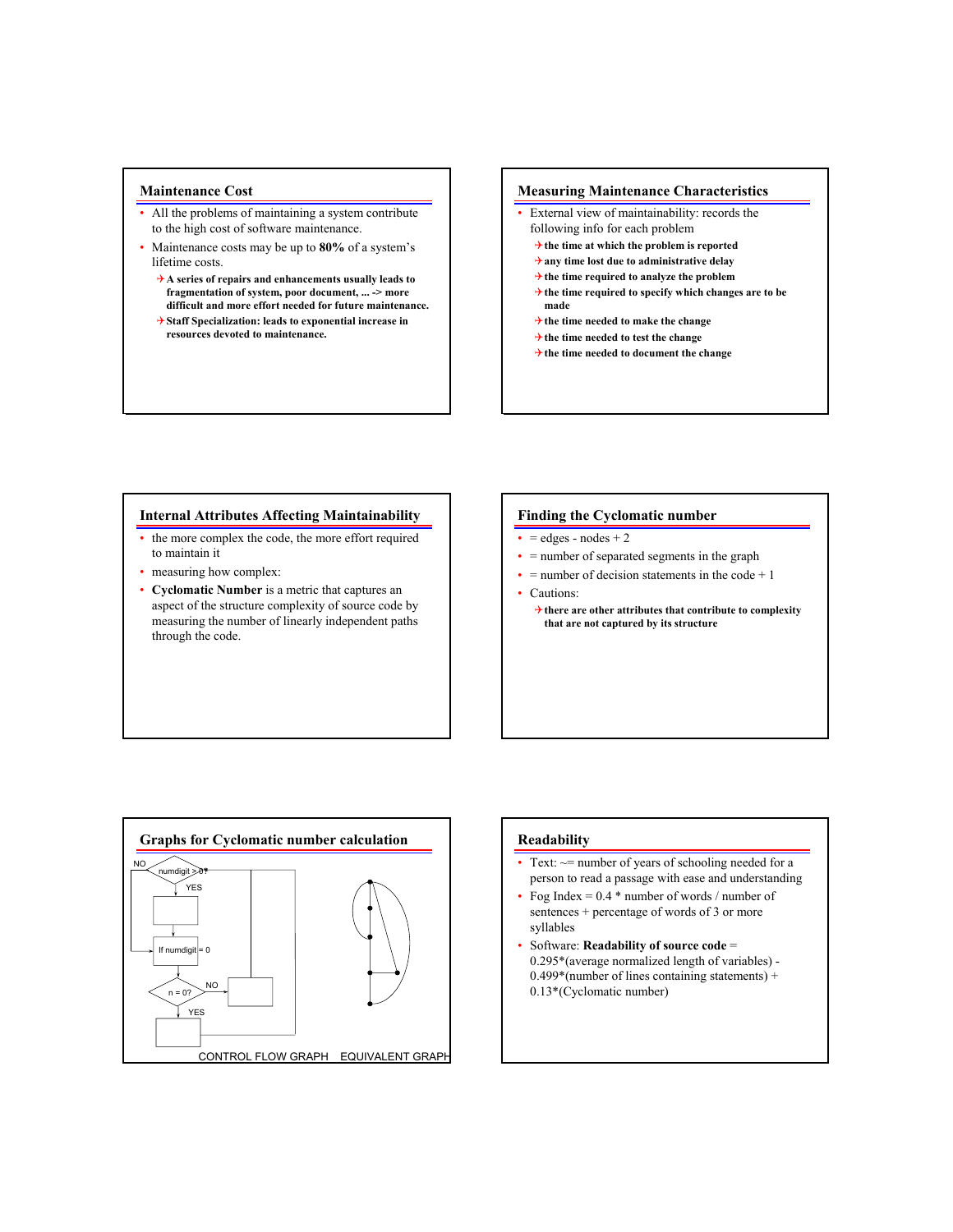## **Maintenance Techniques and Tools**

- **Configuration Management** keeps track of changes and their effects on other system components.
- **Impart analysis** is the evaluation of the many **risks** associated with the change, including estimates of effects on resources, effect, and schedule.



# **Workproducts and Traceability**

- A workproduct is any development artifact whose change is significant.
- Vertical traceability expresses the relationship among the parts of the workproduct.
- Horizontal traceability addresses the relationships of the components across collections of workproducts.





#### **Complexity as result of maintenance**

- If the number of paths in the graph increase after the change,
- then the system is likely to be more unwieldy and difficult to maintain.
- If number edges go into the node (in-degrees) and number of edges go out the node (out-degrees) increase substantially,
- then the system may be harder to maintain in the future.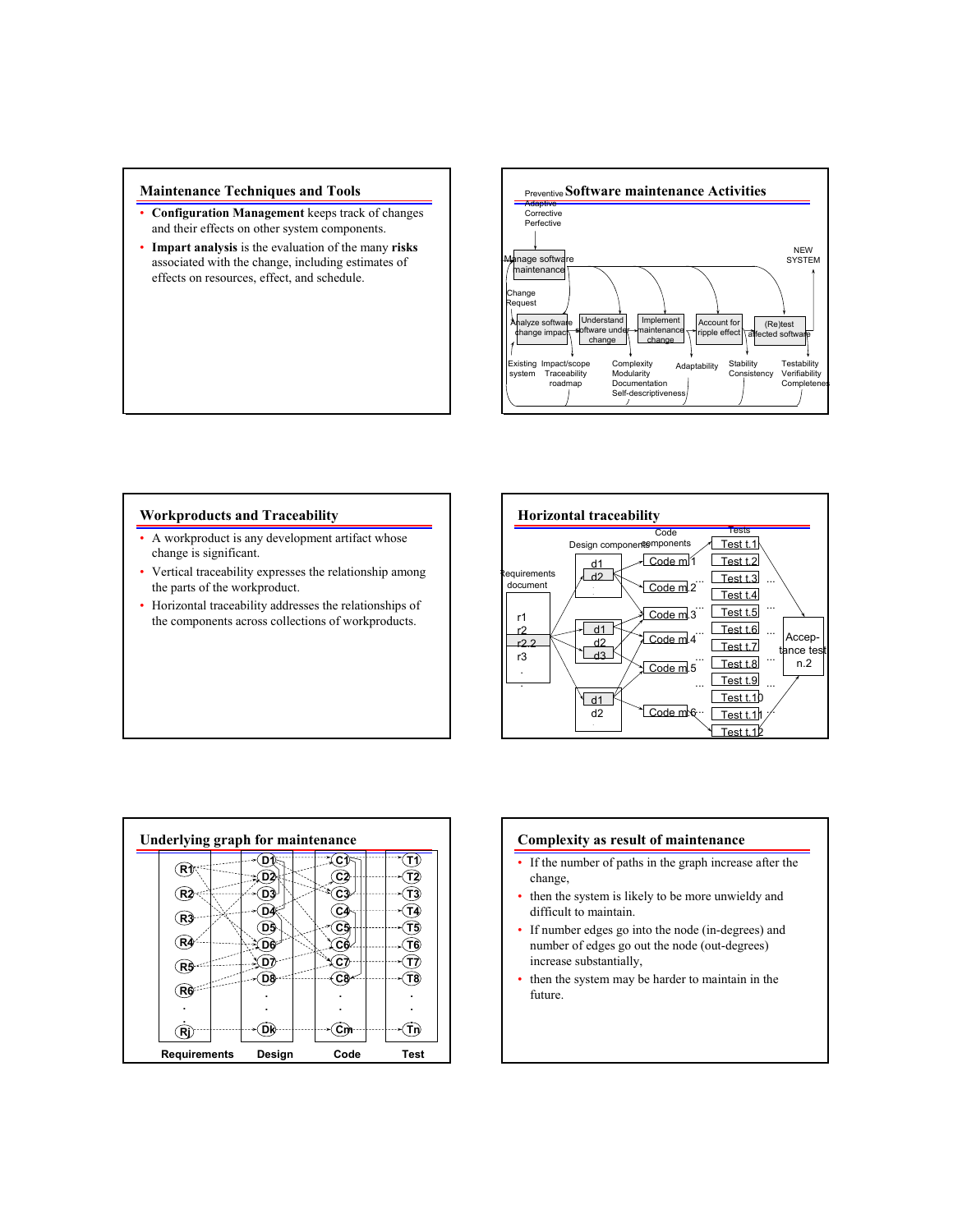# **Tools for Maintenance**

- Text Editors
- File Comparator
- Compilers and Linkers
- Debugging Tools
- Cross-reference Generators
- Static Code Analyzers
- Configuration Management repositories

## **Software Rejuvenation**

- addresses maintenance challenge by trying to increase the overall quality of an existing system
- Redocument: analysis of the source code to provide more info to assist maintenance.
- Restructure: transforming ill-structured code into well-structured one.

#### **Reverse engineer**

- Reverse engineer: recreating design and specification information from the code.
- Reengineering: reverse engineer then "forward engineer" to change the specification and design

| <b>Taxonomy of software rejuvenation</b>   |                                                                                                                                               |                                                                                                                                                        |                                                                |                          |                                                                                                                                                                                                                     |
|--------------------------------------------|-----------------------------------------------------------------------------------------------------------------------------------------------|--------------------------------------------------------------------------------------------------------------------------------------------------------|----------------------------------------------------------------|--------------------------|---------------------------------------------------------------------------------------------------------------------------------------------------------------------------------------------------------------------|
| SPECIFICATION                              |                                                                                                                                               |                                                                                                                                                        |                                                                |                          |                                                                                                                                                                                                                     |
|                                            |                                                                                                                                               |                                                                                                                                                        |                                                                |                          |                                                                                                                                                                                                                     |
| <b>DESIGN</b>                              |                                                                                                                                               |                                                                                                                                                        |                                                                |                          |                                                                                                                                                                                                                     |
|                                            |                                                                                                                                               |                                                                                                                                                        |                                                                |                          |                                                                                                                                                                                                                     |
| SOURCE CODE                                |                                                                                                                                               |                                                                                                                                                        |                                                                |                          |                                                                                                                                                                                                                     |
| Forward<br>• forward<br>through<br>process | Engineering from code<br>• internally<br>progression represent<br>• iteratively<br>simplify<br>eliminate<br>dead code<br>• regenerate<br>code | RestructuringRedocumentingReverse<br>• from code<br>reports on<br>structure.<br>complexity,<br>structure and volume.<br>data, etc.<br>software methods | · static analysis · from code<br>. not based on representation | Engineering<br>• manages | Reengineering<br>• from code<br>• reverse-<br>· produces desigengineer code<br>and specification• forward-<br>based on acceptedgineer:<br>software methodsomplete<br>and modify<br>representation<br>regenerate cod |